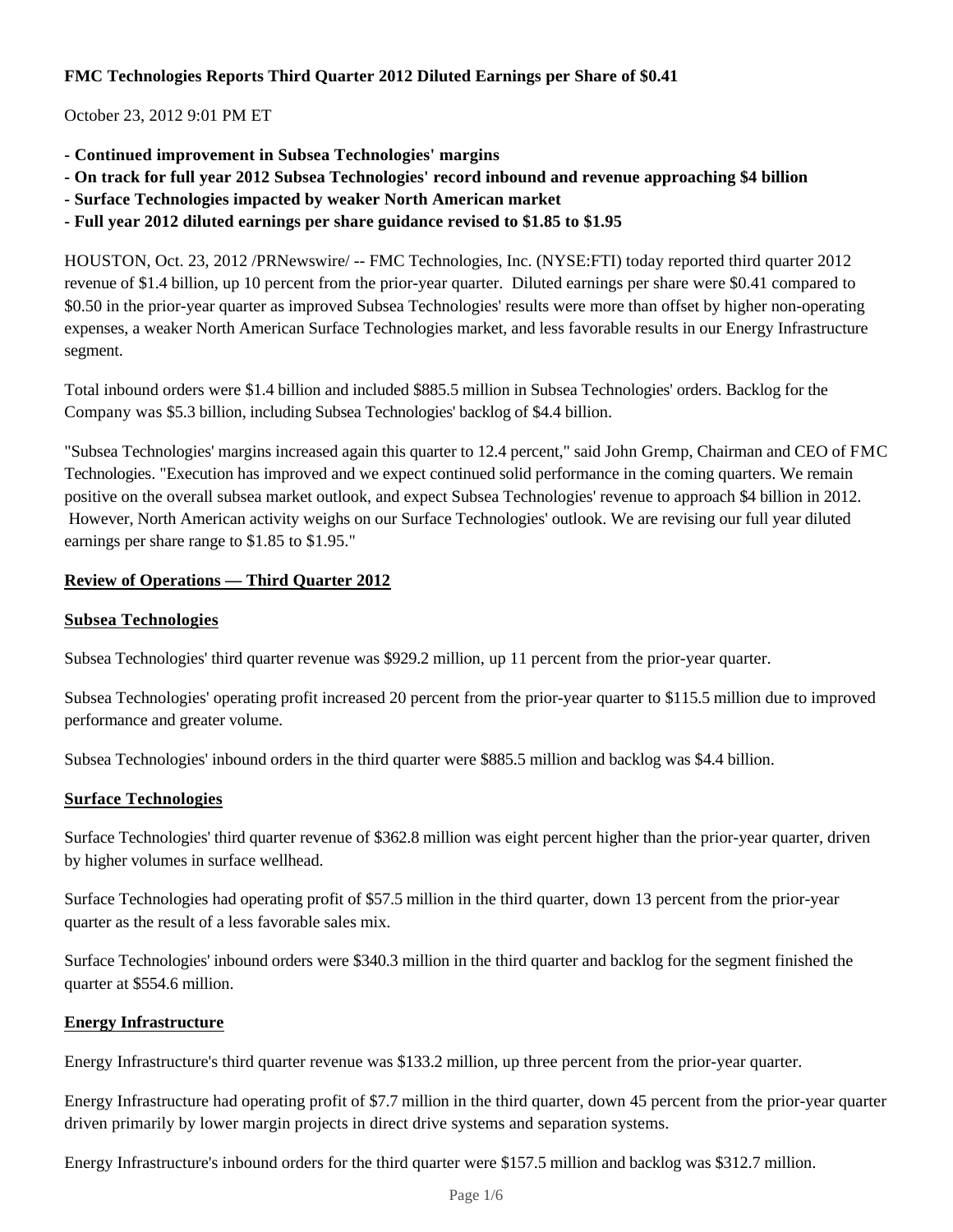# **Corporate Items**

Corporate expense in the third quarter was \$11.5 million, an increase of \$2.2 million from the prior-year quarter. Other revenue and other expense, net, was \$29.3 million, an increase of \$32.0 million from the prior-year quarter. This was largely due to an increase of \$11.9 million related to the estimated earn-out associated with the acquisition of Multi Phase Meters and an \$8.5 million increase in pension expense.

The Company ended the quarter with net debt of \$962.9 million. Net interest expense was \$6.0 million in the quarter.

The Company repurchased approximately 690,000 shares of common stock in the quarter, at an average cost of \$44.90 per share.

Depreciation and amortization for the third quarter was \$33.8 million, down \$1.6 million from the sequential quarter. Capital expenditures for the third quarter were \$91.3 million.

The Company recorded an effective tax rate of 26.1 percent for the third quarter.

## **Summary and Outlook**

FMC Technologies reported third quarter diluted earnings per share of \$0.41.

Full year Subsea Technologies' revenue will approach \$4 billion.

Total inbound orders of \$1.4 billion in the third quarter included \$885.5 million in Subsea Technologies' orders. The Company's backlog stands at \$5.3 billion, including Subsea Technologies' backlog of \$4.4 billion.

North American Surface Technologies activity is declining at a faster pace than was anticipated and is having a greater impact on second half results.

The Company revised its guidance for 2012 diluted earnings per share to a range of \$1.85 to \$1.95.

*FMC Technologies, Inc. (NYSE:FTI) is a leading global provider of technology solutions for the energy industry. Named by FORTUNE® Magazine as the World's Most Admired Oil and Gas Equipment, Service Company in 2012, the Company has approximately 16,800 employees and operates 30 production facilities in 16 countries. FMC Technologies designs, manufactures and services technologically sophisticated systems and products such as subsea production and processing systems, surface wellhead systems, high pressure fluid control equipment, measurement solutions, and marine loading systems for the oil and gas industry. For more information, visit www.fmctechnologies.com.*

This release contains "forward-looking statements" as defined in the Private Securities Litigation Reform Act of 1995. The words "expected," "continue," "outlook," and similar expressions are intended to identify forward-looking statements, which are generally not historical in nature. Such forward-looking statements involve significant risks, uncertainties and assumptions that could cause actual results to differ materially from our historical experience and our present expectations or projections. FMC Technologies cautions you not to place undue reliance on any forward-looking statements, which speak only as of the date hereof. Known material factors that could cause actual results to differ materially from those contemplated in the forward-looking statements include those set forth in the Company's filings with the Securities and Exchange Commission, including its Annual Report on Form 10-K, Quarterly Reports on Form 10-Q and Current Reports on Form 8-K, as well as the following: demand for our systems and services, which is affected by changes in the price of, and demand for, crude oil and natural gas in domestic and international markets; potential liabilities arising out of the installation or use of our systems; continuing consolidation within our customers' industries; U.S. and international laws and regulations that may increase our costs, limit the demand for our products and services or restrict our operations; disruptions in the political, regulatory, economic and social conditions of the foreign countries in which we conduct business; fluctuations in currency markets worldwide; cost overruns that may affect profit realized on our fixed price contracts; the cumulative loss of major contracts or alliances; our dependence on the continuing services of key managers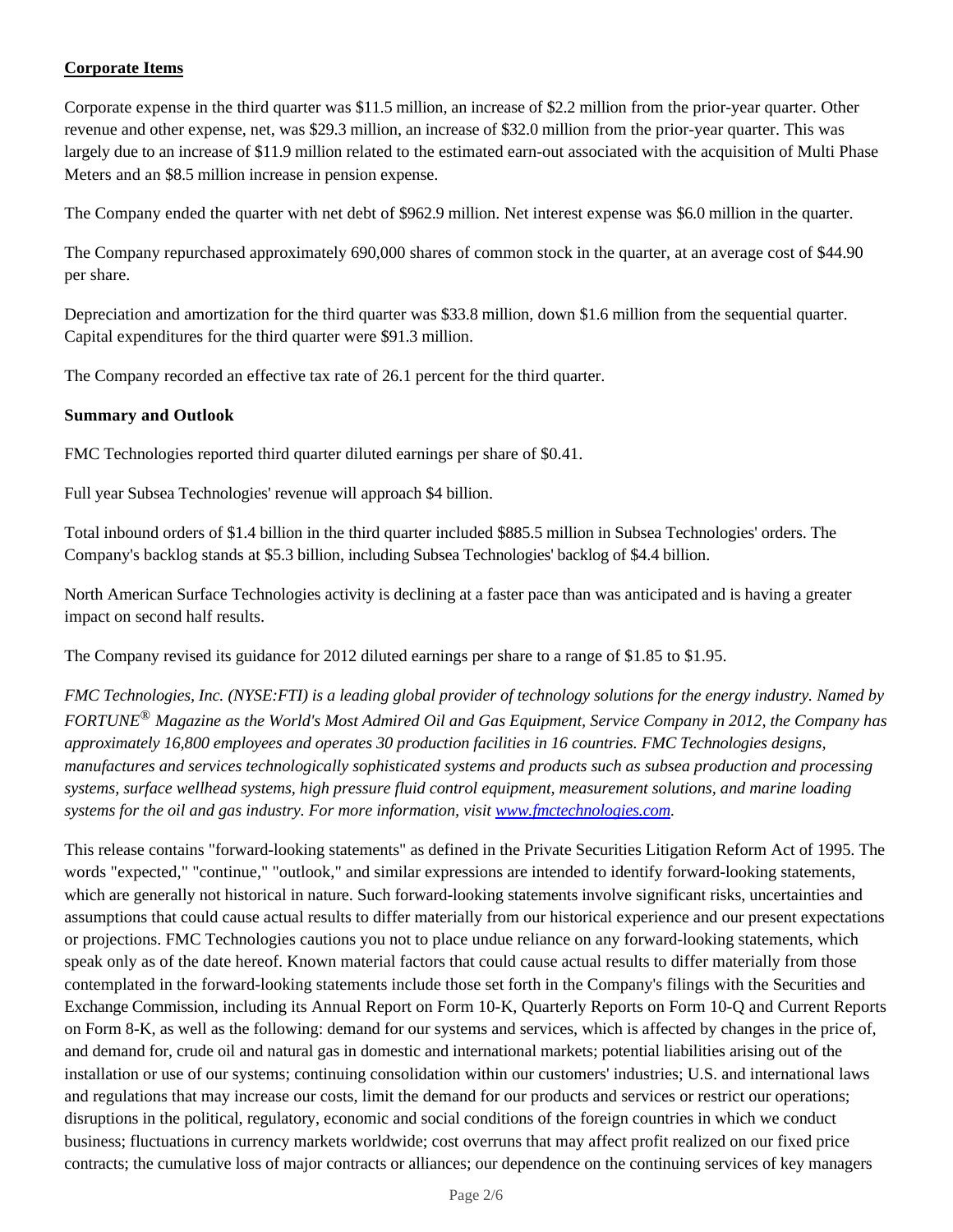and employees and our ability to attract, retain and motivate additional highly-skilled employees for the operation and expansion of our business; rising costs and availability of raw materials; a failure of our information technology infrastructure or any significant breach of security; our ability to develop and implement new technologies and services, as well as our ability to protect and maintain critical intellectual property assets; the outcome of uninsured claims and litigation against us; disruptions in the timely delivery of our backlog and its effect on our future sales, profitability, and our relationships with our customers; and disruptions in the financial and credit markets and its impact on our customers' activity levels, spending for our products and services and ability to pay amounts owed us. FMC Technologies undertakes no obligation to publicly update or revise any of its forward-looking statements after the date they are made, whether as a result of new information, future events or otherwise.

**FMC Technologies, Inc. will conduct its fourth quarter 2012 conference call at 9:00 a.m. ET on Wednesday, February 13, 2013. The event will be available at www.fmctechnologies.com. An archived audio replay will be available after the event at the same website address. In the event of a disruption of service or technical difficulty during the call, information will be posted at www.fmctechnologies.com/earnings.**

> **FMC TECHNOLOGIES, INC. AND CONSOLIDATED SUBSIDIARIES CONDENSED CONSOLIDATED STATEMENTS OF INCOME (In millions except per share amounts, unaudited)**

|                                                                                              |          | <b>Three Months Ended</b> |          |              |              |              | <b>Nine Months Ended</b> |              |  |
|----------------------------------------------------------------------------------------------|----------|---------------------------|----------|--------------|--------------|--------------|--------------------------|--------------|--|
|                                                                                              |          | September 30              |          |              | September 30 |              |                          |              |  |
|                                                                                              |          | 2012                      |          | 2011         |              | 2012         |                          | 2011         |  |
| Revenue                                                                                      | \$       | 1,419.0                   | \$       | 1,287.2      | \$           | 4,310.5      | \$                       | 3,598.5      |  |
| Costs and expenses                                                                           |          | 1,281.8                   |          | 1,114.0      |              | 3,895.3      |                          | 3,180.5      |  |
|                                                                                              |          | 137.2                     |          | 173.2        |              | 415.2        |                          | 418.0        |  |
| Other income (expense), net                                                                  |          | 4.3                       |          | (3.4)        |              | 24.4         |                          | 1.5          |  |
| Income before net interest expense and income taxes                                          |          | 141.5                     |          | 169.8        |              | 439.6        |                          | 419.5        |  |
| Net interest expense                                                                         |          | (6.0)                     |          | (2.4)        |              | (15.9)       |                          | (6.0)        |  |
| Income from continuing operations before income taxes                                        |          | 135.5                     |          | 167.4        |              | 423.7        |                          | 413.5        |  |
| Provision for income taxes                                                                   |          | 35.0                      |          | 45.7         |              | 110.3        |                          | 110.5        |  |
| Net income                                                                                   |          | 100.5                     |          | 121.7        |              | 313.4        |                          | 303.0        |  |
| Net income attributable to noncontrolling interests                                          |          | (1.6)                     |          | (0.6)        |              | (3.8)        |                          | (2.4)        |  |
| Net income attributable to FMC Technologies, Inc.                                            | \$       | 98.9                      | \$       | 121.1        | \$           | 309.6        | \$                       | 300.6        |  |
| Earnings per share attributable to FMC Technologies, Inc.:<br><b>Basic</b><br><b>Diluted</b> | \$<br>\$ | 0.41<br>0.41              | \$<br>\$ | 0.50<br>0.50 | \$<br>\$     | 1.29<br>1.28 | \$<br>\$                 | 1.24<br>1.23 |  |
| Weighted average shares outstanding:                                                         |          |                           |          |              |              |              |                          |              |  |
| <b>Basic</b>                                                                                 |          | 239.5                     |          | 241.4        |              | 239.9        |                          | 241.7        |  |
| Diluted                                                                                      |          | 240.7                     |          | 243.3        |              | 241.2        |                          | 243.6        |  |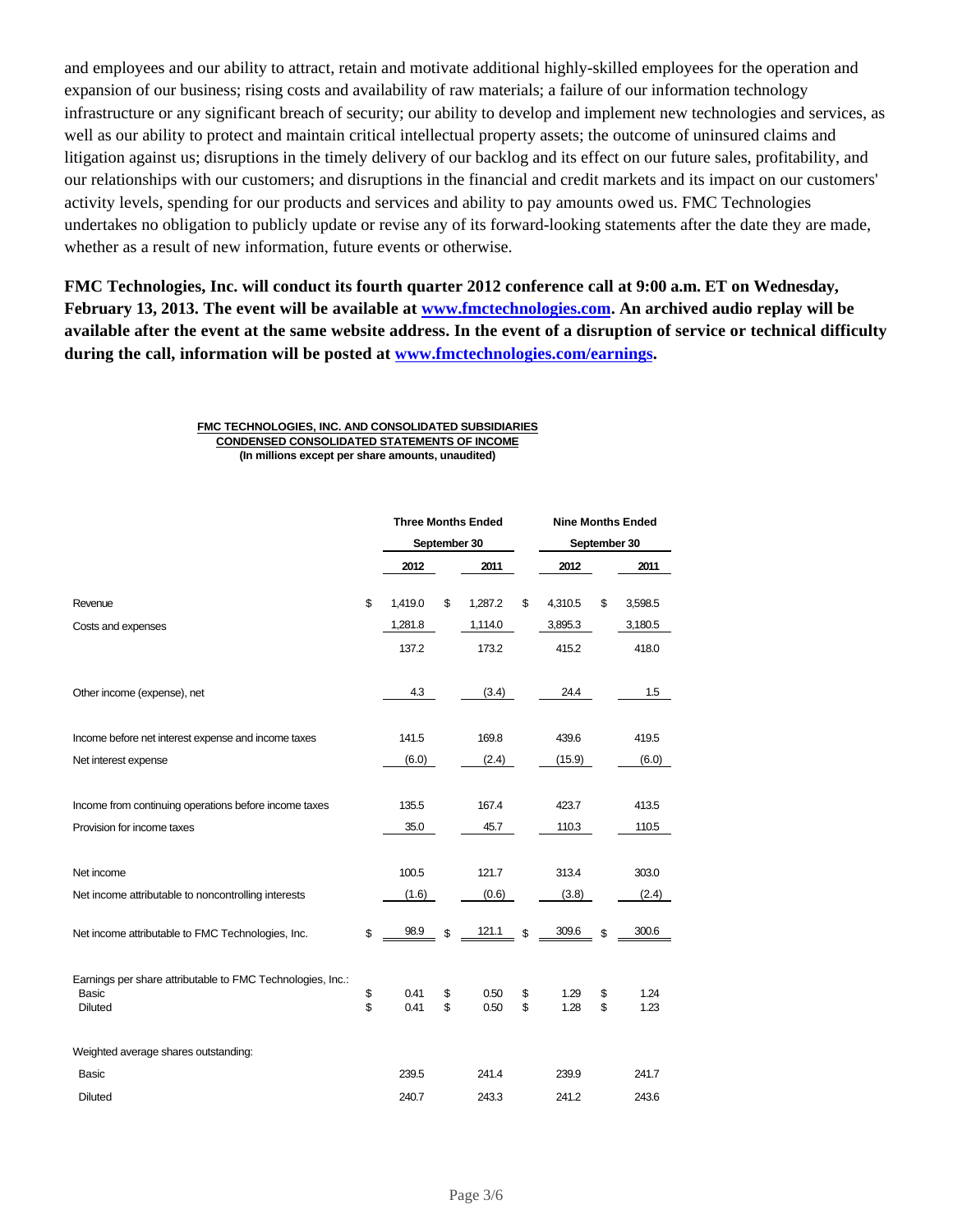#### **FMC TECHNOLOGIES, INC. AND CONSOLIDATED SUBSIDIARIES BUSINESS SEGMENT DATA (Unaudited and in millions)**

|                                                 |    | <b>Three Months Ended</b><br>September 30 |    |         | <b>Nine Months Ended</b> |    |         |  |
|-------------------------------------------------|----|-------------------------------------------|----|---------|--------------------------|----|---------|--|
|                                                 |    |                                           |    |         | September 30             |    |         |  |
|                                                 |    | 2012                                      |    | 2011    | 2012                     |    | 2011    |  |
| Revenue                                         |    |                                           |    |         |                          |    |         |  |
| Subsea Technologies                             | \$ | 929.2                                     | \$ | 833.7   | \$<br>2,770.0            | \$ | 2,324.2 |  |
| Surface Technologies                            |    | 362.8                                     |    | 335.5   | 1,154.4                  |    | 937.1   |  |
| Energy Infrastructure                           |    | 133.2                                     |    | 129.1   | 409.6                    |    | 352.3   |  |
| Other revenue (1) and intercompany eliminations |    | (6.2)                                     |    | (11.1)  | (23.5)                   |    | (15.1)  |  |
|                                                 | \$ | 1,419.0                                   | \$ | 1,287.2 | \$<br>4,310.5            | \$ | 3,598.5 |  |
| Income before income taxes                      |    |                                           |    |         |                          |    |         |  |
| Segment operating profit                        |    |                                           |    |         |                          |    |         |  |
| Subsea Technologies                             | \$ | 115.5                                     | \$ | 96.1    | \$<br>300.3              | \$ | 250.1   |  |
| Surface Technologies                            |    | 57.5                                      |    | 65.8    | 219.7                    |    | 173.7   |  |
| Energy Infrastructure                           |    | 7.7                                       |    | 13.9    | 26.1                     |    | 29.1    |  |
| Total segment operating profit                  |    | 180.7                                     |    | 175.8   | 546.1                    |    | 452.9   |  |
| Corporate items                                 |    |                                           |    |         |                          |    |         |  |
| Corporate expense                               |    | (11.5)                                    |    | (9.3)   | (30.4)                   |    | (28.3)  |  |
| Other revenue and other expense, net (1)        |    | (29.3)                                    |    | 2.7     | (79.9)                   |    | (7.5)   |  |
| Net interest expense                            |    | (6.0)                                     |    | (2.4)   | (15.9)                   |    | (6.0)   |  |
| Total corporate items                           |    | (46.8)                                    |    | (9.0)   | (126.2)                  |    | (41.8)  |  |
| Income from continuing operations before income |    |                                           |    |         |                          |    |         |  |
| taxes attributable to FMC Technologies, Inc.    | \$ | 133.9                                     | \$ | 166.8   | \$<br>419.9              | \$ | 411.1   |  |

(1) Other revenue comprises certain unrealized gains and losses on derivative instruments related to unexecuted sales contracts. Other expense, net, generally includes stock-based compensation, other employee benefits, LIFO adjustments, certain foreign exchange gains and losses, and the impact of unusual or strategic transactions not representative of segment operations.

#### **FMC TECHNOLOGIES, INC. AND CONSOLIDATED SUBSIDIARIES BUSINESS SEGMENT DATA (Unaudited and in millions)**

|                                     | <b>Three Months Ended</b><br>September 30 |    |        | <b>Nine Months Ended</b><br>September 30 |    |         |
|-------------------------------------|-------------------------------------------|----|--------|------------------------------------------|----|---------|
|                                     | 2012                                      |    | 2011   | 2012                                     |    | 2011    |
| <b>Inbound Orders</b>               |                                           |    |        |                                          |    |         |
| Subsea Technologies                 | \$<br>885.5                               | \$ | 750.5  | \$<br>3.192.5                            | \$ | 2,637.7 |
| Surface Technologies                | 340.3                                     |    | 357.9  | 1.130.7                                  |    | 1,084.6 |
| Energy Infrastructure               | 157.5                                     |    | 156.6  | 496.1                                    |    | 429.5   |
| Intercompany eliminations and other | (5.7)                                     |    | (11.6) | (7.1)                                    |    | (14.0)  |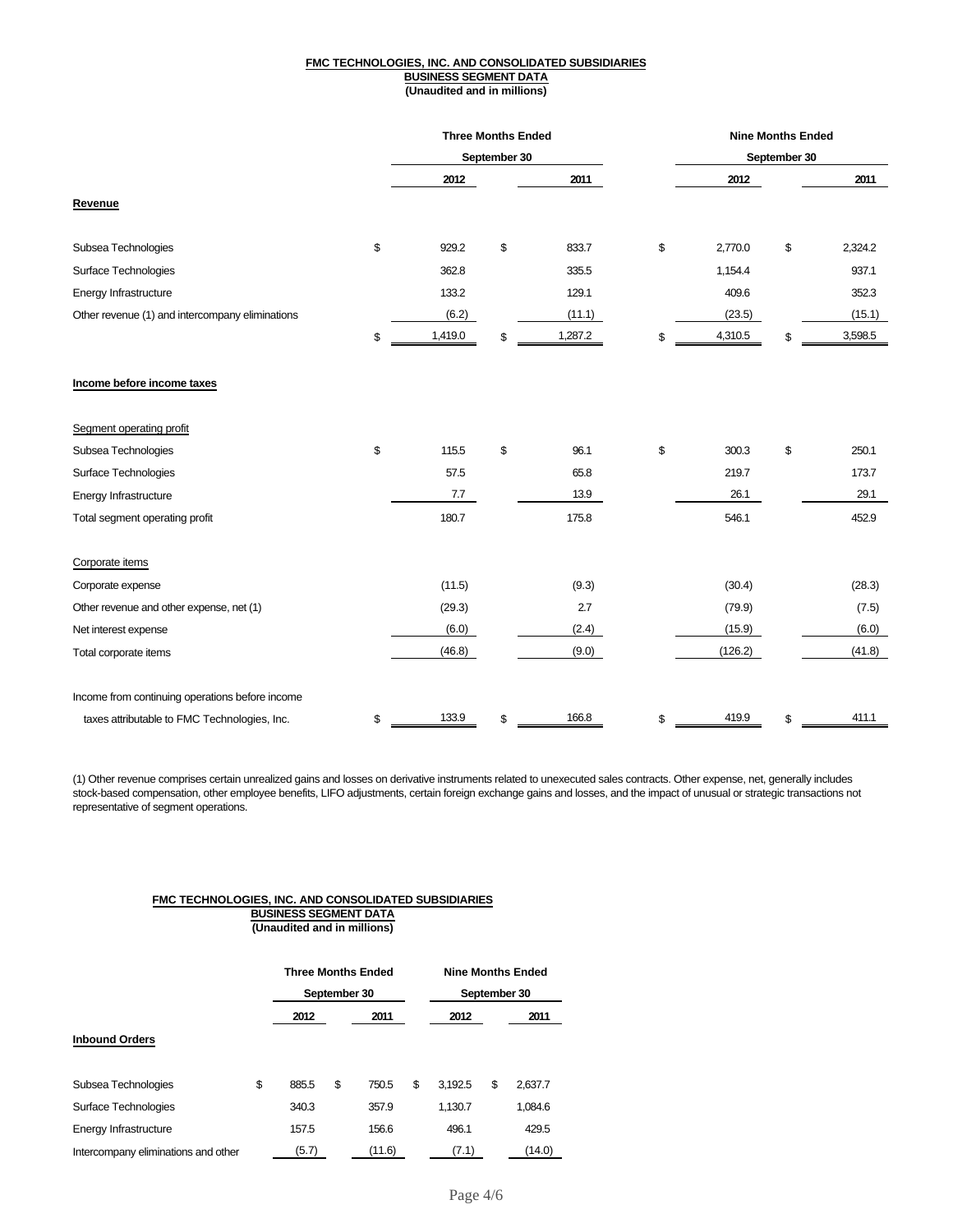|                           | September 30 |               |  |  |  |  |
|---------------------------|--------------|---------------|--|--|--|--|
|                           | 2012         | 2011          |  |  |  |  |
| <b>Order Backlog</b>      |              |               |  |  |  |  |
|                           |              |               |  |  |  |  |
| \$<br>Subsea Technologies | 4.415.9      | 3,800.8<br>\$ |  |  |  |  |
| Surface Technologies      | 554.6        | 550.2         |  |  |  |  |
| Energy Infrastructure     | 312.7        | 255.2         |  |  |  |  |
| Intercompany eliminations | (1.0)        | (4.0)         |  |  |  |  |
| \$<br>Total order backlog | 5,282.2      | 4.602.2<br>\$ |  |  |  |  |

#### **FMC TECHNOLOGIES, INC. AND CONSOLIDATED SUBSIDIARIES CONDENSED CONSOLIDATED BALANCE SHEETS (In millions)**

|                                                       | September 30, | December 31,  |
|-------------------------------------------------------|---------------|---------------|
|                                                       | 2012          | 2011          |
|                                                       | (Unaudited)   |               |
| Cash and cash equivalents                             | \$<br>566.2   | \$<br>344.0   |
| Trade receivables, net                                | 1,563.5       |               |
|                                                       |               | 1,341.6       |
| Inventories, net                                      | 963.3         | 712.2         |
| Other current assets                                  | 470.3         | 390.1         |
| Total current assets                                  | 3,563.3       | 2,787.9       |
| Property, plant and equipment, net                    | 992.6         | 767.9         |
| Goodwill                                              | 511.2         | 265.8         |
| Intangible assets, net                                | 296.2         | 128.0         |
| Investments                                           | 37.1          | 161.4         |
| Other assets                                          | 136.3         | 160.0         |
| Total assets                                          | \$<br>5,536.7 | \$<br>4,271.0 |
| Short-term debt and current portion of long-term debt | \$<br>37.7    | \$<br>587.6   |
| Accounts payable, trade                               | 528.2         | 546.8         |
| Advance payments and progress billings                | 515.0         | 450.2         |
| Other current liabilities                             | 738.0         | 648.3         |
| <b>Total current liabilities</b>                      | 1,818.9       | 2,232.9       |
| Long-term debt, less current portion                  | 1,491.4       | 36.0          |
| Other liabilities                                     | 480.2         | 564.4         |
| FMC Technologies, Inc. stockholders' equity           | 1,730.9       | 1,424.6       |
| Noncontrolling interest                               | 15.3          | 13.1          |
| Total liabilities and equity                          | \$<br>5,536.7 | \$<br>4,271.0 |